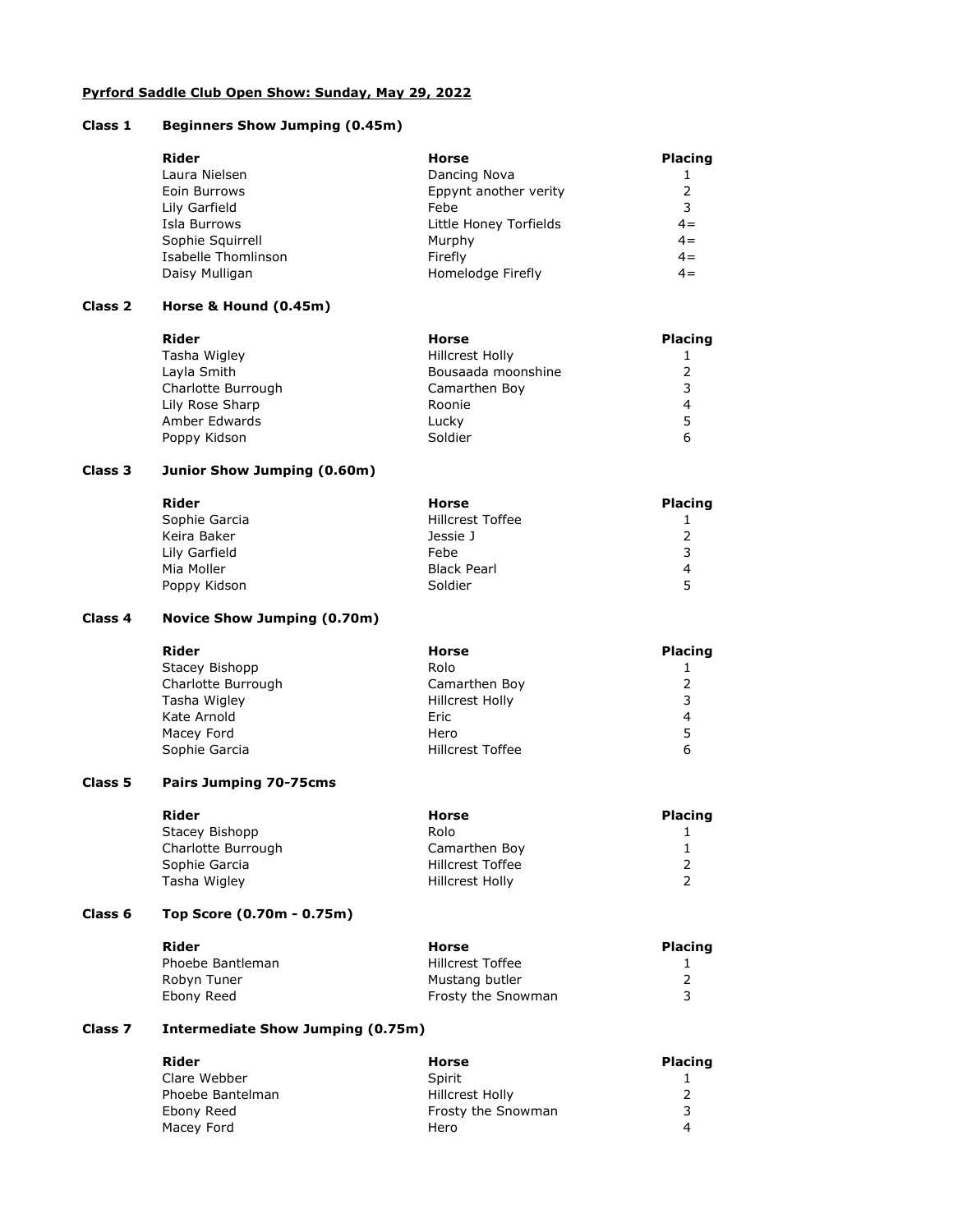|                    | Rider                               | <b>Horse</b>                            | <b>Placing</b>      |
|--------------------|-------------------------------------|-----------------------------------------|---------------------|
|                    | Ebony Reed                          | Hillcrest Holly                         | 1                   |
|                    | Sophie Garcia                       | <b>Hillcrest Toffee</b>                 | 2                   |
|                    | Tasha Wigley                        | Hillcrest Holly                         | (not qualifiying) 3 |
| Class <sub>9</sub> | <b>Condition &amp; Turnout</b>      |                                         |                     |
|                    | <b>Rider</b>                        | Horse                                   | <b>Placing</b>      |
|                    | Taniee Morgan                       | Jenister the challenger                 | 1                   |
|                    | Poppy Brown                         | Windlebrook Ruby                        | 2                   |
|                    | Tallulah Dixon                      | Toffee                                  | 3                   |
|                    | Olivia Barrett                      | Eros                                    | 4                   |
|                    | Kim Messor                          | Craigyderyn Fabio                       | 5                   |
|                    | Jackie Sands                        | Dylan                                   | 6                   |
| Class 10           | <b>In Hand Veteran</b>              |                                         |                     |
| <b>Section</b>     | <b>Rider</b>                        | <b>Horse</b>                            | <b>Placing</b>      |
| A                  | Tianna Allen                        | Fizz                                    | 1                   |
| A                  | Linda Elledge                       | Lockwood Chloe                          | $\overline{2}$      |
| B                  | Hannah Hale                         | King of Many                            | 1                   |
| Class 11           | <b>Best Child Handler</b>           |                                         |                     |
|                    | Rider                               | <b>Horse</b>                            | <b>Placing</b>      |
|                    | Isla Burrows                        | Little Honey Torfields                  | 1                   |
|                    | Lyla-Rose Harrison                  | Little bo peep                          | 2                   |
|                    | Talullah Tut                        | Mustang butler                          | 3                   |
|                    | Savannah Turner                     | Elvis                                   | 4                   |
|                    | Eoin Burrows                        | Eppynt another verity                   | 5                   |
|                    | Layla Bartholomew                   | Rocky View Bucksfizz                    | 6                   |
|                    | Tallulah Dixon                      | Toffee                                  | 7                   |
|                    | Nathan James                        | Magic                                   | 8                   |
| Class 12           | <b>Lead Rein Pony</b>               |                                         |                     |
|                    | <b>Rider</b>                        | <b>Horse</b>                            | <b>Placing</b>      |
|                    | Lilly Elliott Hayhurst              | Salbrook silver mist                    | 1                   |
|                    | Poppy Brown                         | Windlebrook Ruby                        | 2                   |
|                    | June Paul                           | Baledon song of the sea                 | 3                   |
|                    | Isabelle Thomlinson                 | Snip                                    | 4                   |
|                    | Chloe Borst                         | Woodview role model                     | 5                   |
|                    | Teyha Parish                        | Falkor                                  | 6                   |
| Class 13           | <b>First Ridden Pony</b>            |                                         |                     |
|                    | <b>Rider</b>                        | <b>Horse</b>                            | <b>Placing</b>      |
|                    | Talullah Tut                        | Mustang butler                          | 1                   |
|                    | Amber Edwards                       | Lucky                                   | $\overline{2}$      |
|                    | Layla Smith                         | LAYLAS LIL RED BEAR                     | 3                   |
|                    | Tallulah Dixon                      | Toffee                                  | 4                   |
|                    | Isla Burrows<br>Isabelle Thomlinson | Little Honey Torfields<br>Firefly       | 5<br>6              |
| Class 14           | <b>In Hand Native Breeds</b>        |                                         |                     |
|                    |                                     |                                         |                     |
|                    | <b>Rider</b><br>Tannie Morgan       | <b>Horse</b><br>Jenister the challenger | Placing<br>1        |
|                    | Rachel Hepburn                      | Stanray Skylar                          | 2                   |
|                    |                                     |                                         |                     |

Class 8 Open Show Jumping (0.85m)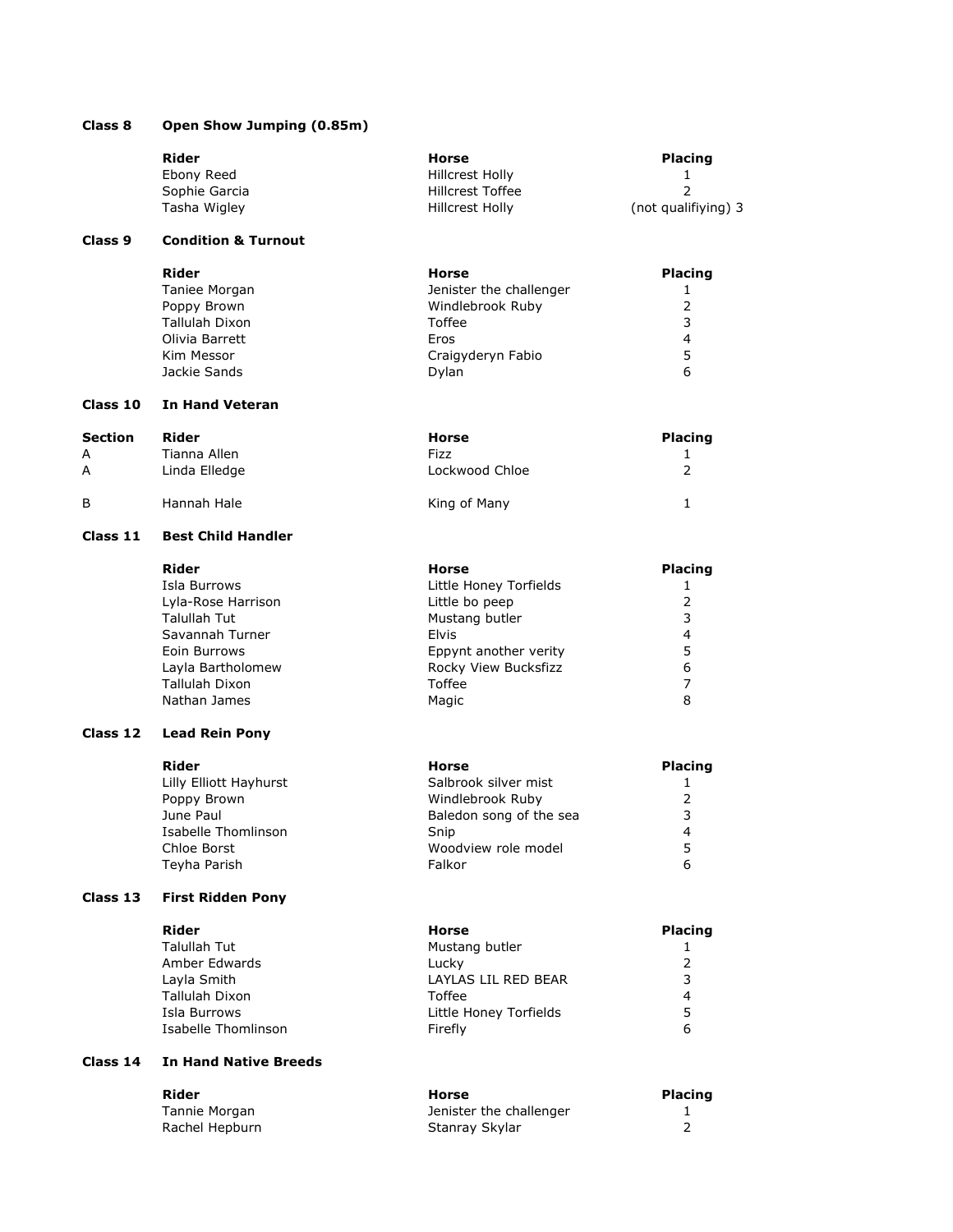| Siobhan Longman-Finn | Pumphill Ragampuss |  |
|----------------------|--------------------|--|
| Gus Billard          | Danaway Memory     |  |
| Kate Borst           | Blaencila Alannah  |  |
| Lyla Harrison        | Willy              |  |

# Class 15 Have a Go In Hand

| Rider                  | Horse                 | <b>Placing</b> |
|------------------------|-----------------------|----------------|
| Tianna Allen           | Rocky View Bucks Fizz |                |
| Nicola Aldridge        | Bluebell              |                |
| Hayley Ball            | Dudley Junior         |                |
| Lisa Plant             | Inka                  | 4              |
| Silvia Ayres           | Ira                   | 5              |
| <b>Charlotte Press</b> | Artful dodger         | 6              |

# Class 16 A Fancy Dress

| Rider             | Horse                  | <b>Placing</b> |
|-------------------|------------------------|----------------|
| Amber Edwards     | Lucky                  |                |
| Addy Tadd-Millard | Doodle Mouse           |                |
| Maisie Ann Lyons  | Newwark Burtie Bassett |                |

### Class 16 B Prettiest Mare

| <b>Horse</b>     | <b>Placing</b> |
|------------------|----------------|
| Toffee           |                |
| Lockwood Chloe   |                |
| Eros             |                |
| Windlebrook Ruby | 4              |
| Little bo peep   | 5              |
| Foxy lady        | 6              |
|                  |                |

## Class 16 C Handsomest Gelding

| <b>Placing</b> |
|----------------|
|                |
|                |
| 3              |
| 4              |
| 5              |
| 6              |
|                |

# Class 16 D Horse/Pony judge would most like to take home

| Rider                  | Horse                | <b>Placing</b> |
|------------------------|----------------------|----------------|
| Macey Ford             | <b>Jessica</b>       |                |
| Addy Tadd-Millard      | Doodle Mouse         |                |
| <b>Charlotte Press</b> | Artful dodger        |                |
| Hope Reeves            | Misty                | 4              |
| Lilly Elliott Hayhurst | Salbrook silver mist | 5              |
| Lyla-Rose Harrison     | Little bo peep       | 6              |

# Class 16 E Best Bareback Rider

| Rider               | Horse                  | <b>Placing</b> |
|---------------------|------------------------|----------------|
| Kathryn Pedrick     | Fool of a Took         |                |
| Gosia Kusy          | Quinny                 |                |
| Macey Ford          | Jessica                |                |
| Hope Reeves         | Misty                  | 4              |
| Isabelle Thomlinson | Firefly                | 5              |
| Isla Burrows        | Little Honey Torfields | 6              |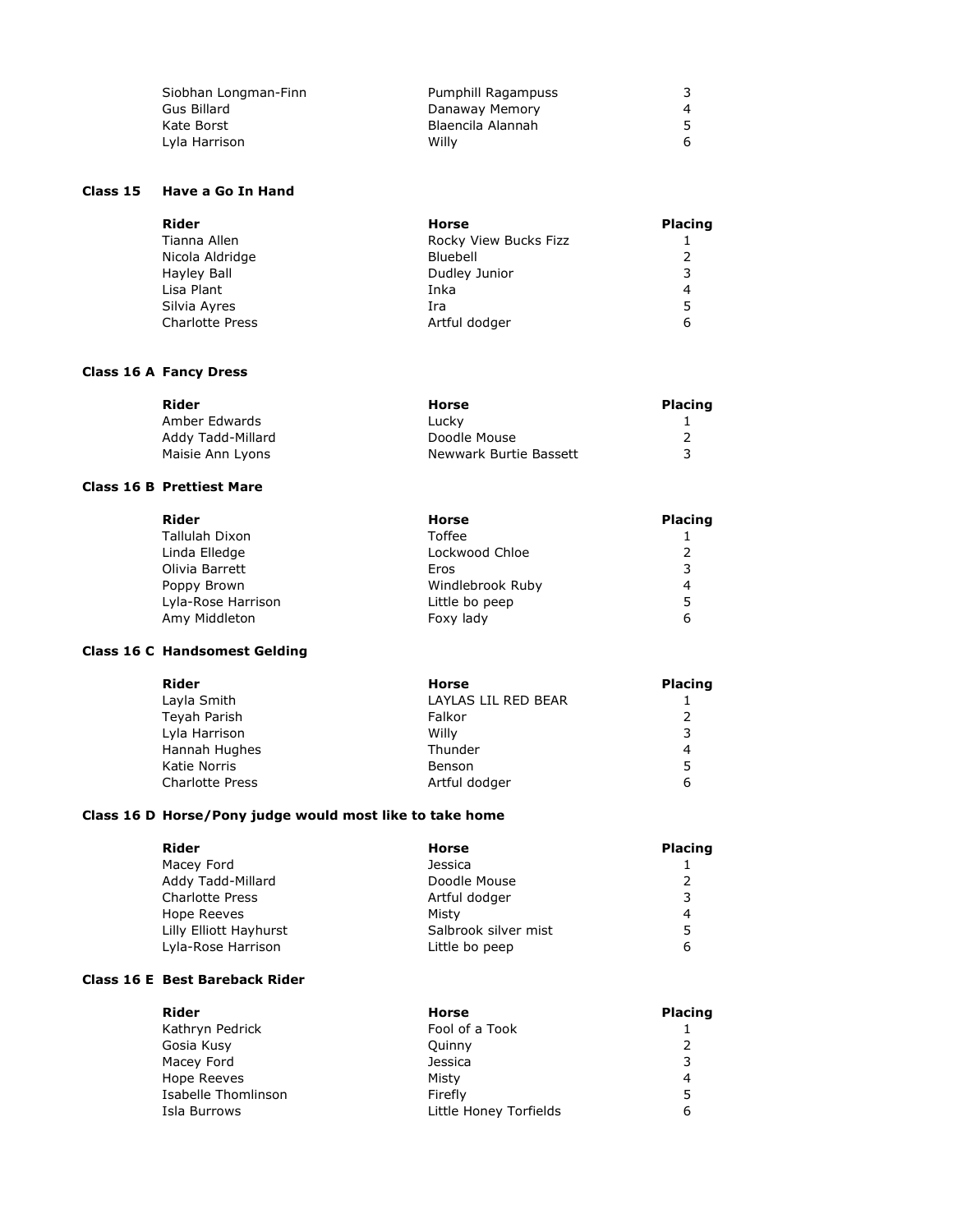## Class 17 In Hand Coloured Horse/ Pony

| Rider                | Horse               | <b>Placing</b> |
|----------------------|---------------------|----------------|
| Siobhan Longman-Finn | CNS Cob Marley      |                |
| Samantha Andrews     | Mavis               |                |
| Layla Smith          | LAYLAS LIL RED BEAR |                |
| Jackie Sands         | Dylan               | 4              |
| Olivia Barrett       | Eros                | 5              |
| Lyla-Rose Harrison   | Little bo peep      | 6              |

#### Class 18 Have a Go Ridden

| Rider                | <b>Horse</b> | <b>Placing</b> |
|----------------------|--------------|----------------|
| <b>Stacey Styles</b> | Romeo        |                |
| Isabelle Thomlinson  | Snip         |                |
| Lisa Oneill          | Bruno        |                |
| Isabel Thomas        | Cassie       | 4              |
| Sabaran Parish       | Star         | 5              |
| Nicola Aldridge      | Bluebell     | 6              |

#### Class 19 Ridden Cob

| Rider          | Horse   | <b>Placing</b> |
|----------------|---------|----------------|
| Beverly Wallis | Dvlan   |                |
| Pippa Robinson | Perdie  |                |
| Hannah Hughes  | Thunder |                |

# Class 20 Ridden Riding Horse

| Rider             | Horse           | <b>Placing</b> |
|-------------------|-----------------|----------------|
| Emma Bishop       | Hugo the Boss   |                |
| Rachael Quantrell | Times Sauare II |                |
| Katie Norris      | Benson          |                |

## Class 21 Family Horse & Pony

| Rider                       | Horse           | <b>Placing</b> |
|-----------------------------|-----------------|----------------|
| Lewis Dornan                | Wellhouse Tommy |                |
| Keileigh & Lyla Bartholomew | Hugo            |                |
| Ellie Baker                 | Jessie J        |                |

## Class 22 Ridden Veteran

| <b>Section</b> | Rider               | <b>Horse</b>          | <b>Placing</b> |
|----------------|---------------------|-----------------------|----------------|
| A              | Bettina Tunnell     | Chase Comet           |                |
| A              | Lyla Bartholomew    | Fizz                  |                |
| A              | Rachael Quantrell   | Times Square II       |                |
| A              | Isabelle Thomlinson | Fire Fly              | 4              |
| A              | Emma Bishopp        | Hugo the Boss         | 5              |
| A              | Claire Billard      | Danaway Memory        | 6              |
| B              | <b>Ruth Baker</b>   | Tilton Ice            |                |
| B              | Melanie Blake       | Milo                  |                |
| B              | Maisie Ann Lyons    | Newark Burtie Bassett |                |
| B              | Samantha Kerens     | Llanmurfin Arfa       | 4              |
| B              | Hannah Hughes       | <b>Hamish</b>         | 5              |
|                |                     |                       |                |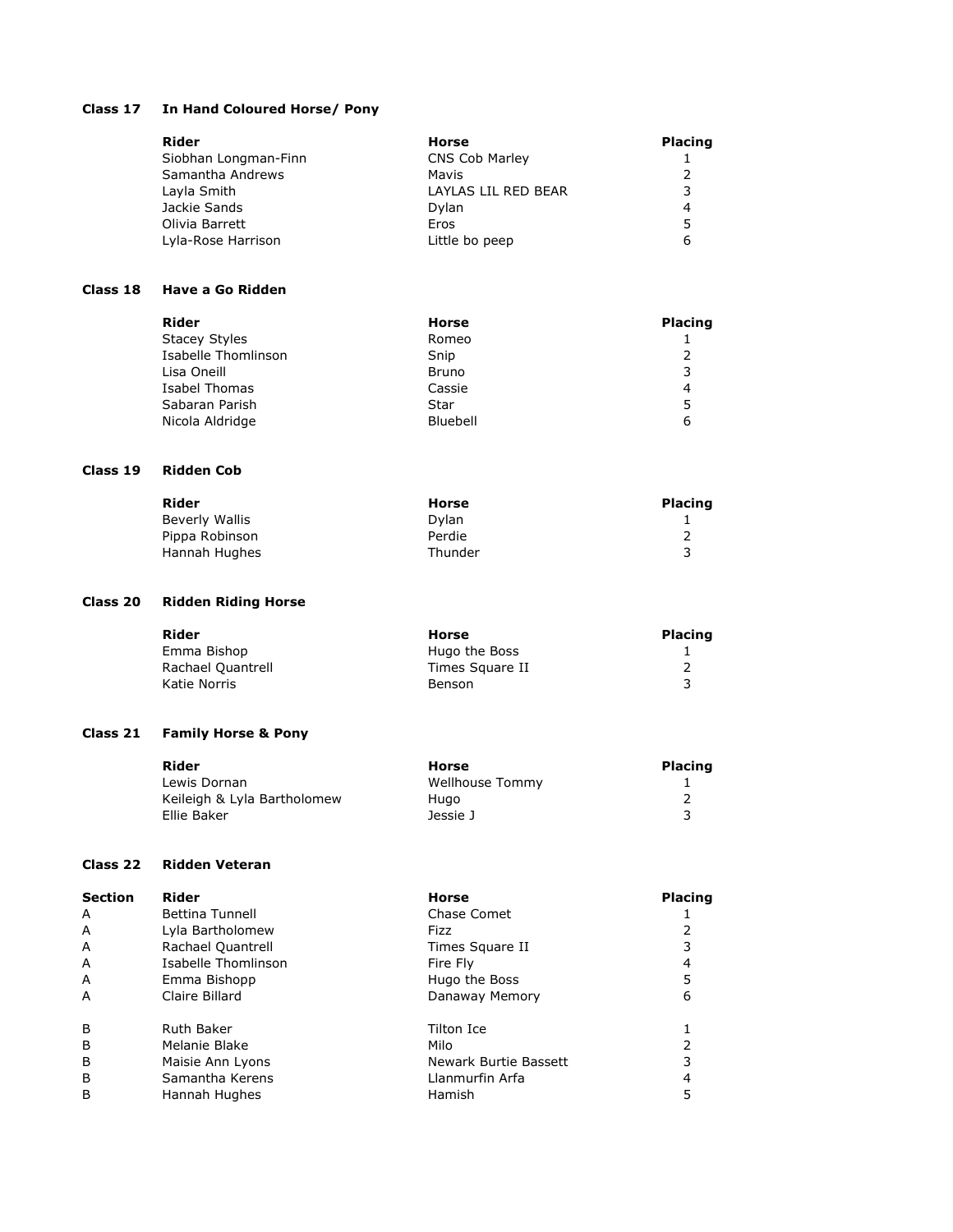# Class 23 Ridden Native Breeds

| Rider         | Horse                   | <b>Placing</b> |
|---------------|-------------------------|----------------|
| Lisa Oneill   | Colloe Grove Top Hat    |                |
| Taniee Morgan | Jenister the challenger |                |

# Class 24 Concours d'Elegance

| Rider             | Horse             | <b>Placing</b> |
|-------------------|-------------------|----------------|
| Lorraine Holloway | Knockahunna Alfie |                |
| Kathrvn Pedrick   | Fool of a Took    |                |

# Class 26 Working Hunter (0.70m - 0.75m)

| Rider        | Horse              | <b>Placing</b> |
|--------------|--------------------|----------------|
| Tasha Wigley | Hillcrest Holly    |                |
| Lavla Smith  | Bousaada moonshine |                |

# Class 27 All Rounder Horse or Pony

| Rider                  | Horse              | <b>Placing</b> |
|------------------------|--------------------|----------------|
| Katie Norris           | Benson             |                |
| Tallulah Dixon         | Toffee             |                |
| Melanie Blake          | Milo               |                |
| Mia Moller             | <b>Black Pearl</b> | 4              |
| <b>Bettina Tunnell</b> | Chase Comet        | -5.            |